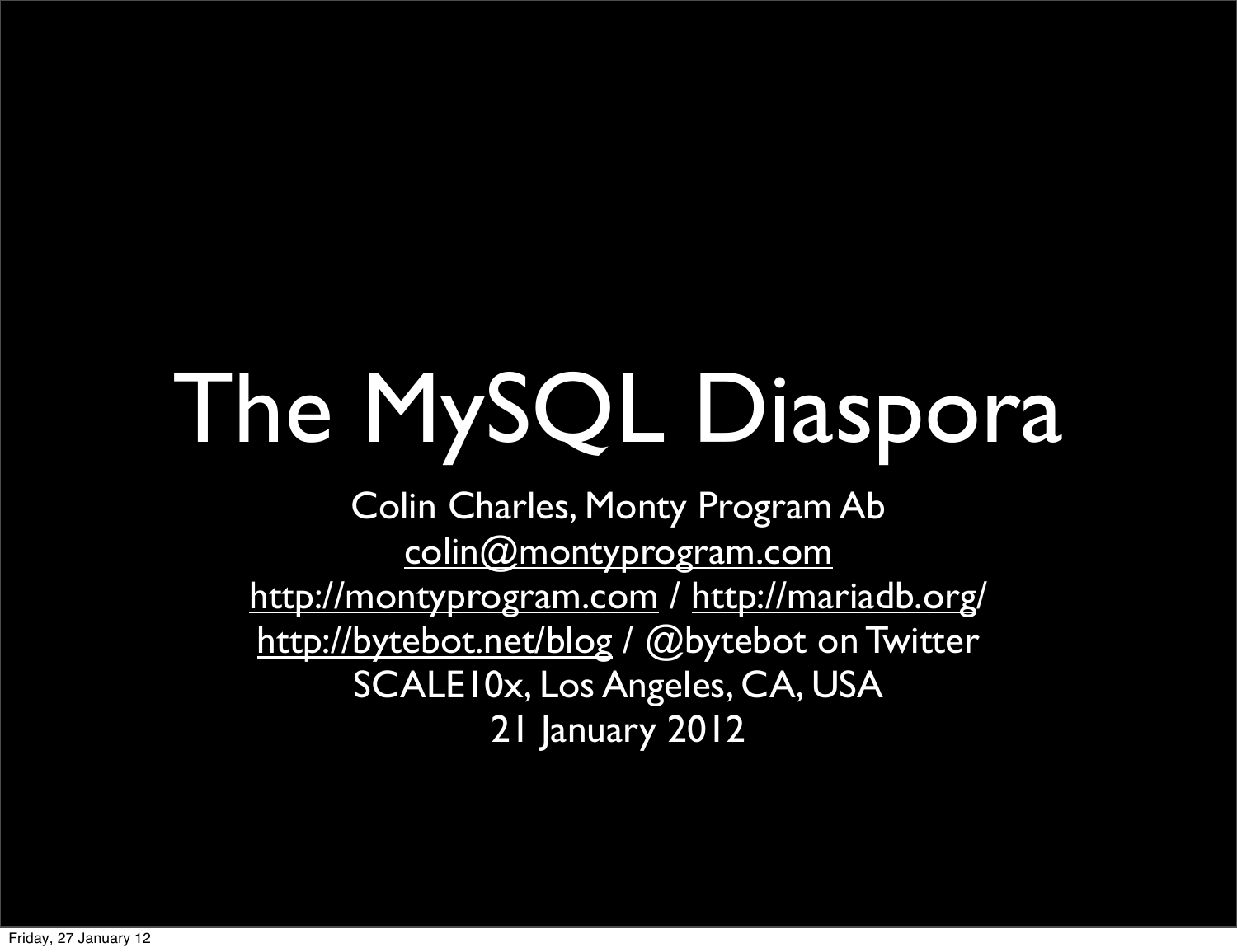#### whoami

- Chief Evangelist, MariaDB
- Formerly of MySQL AB/Sun Microsystems
- Past lives included FESCO (Fedora Project), OpenOffice.org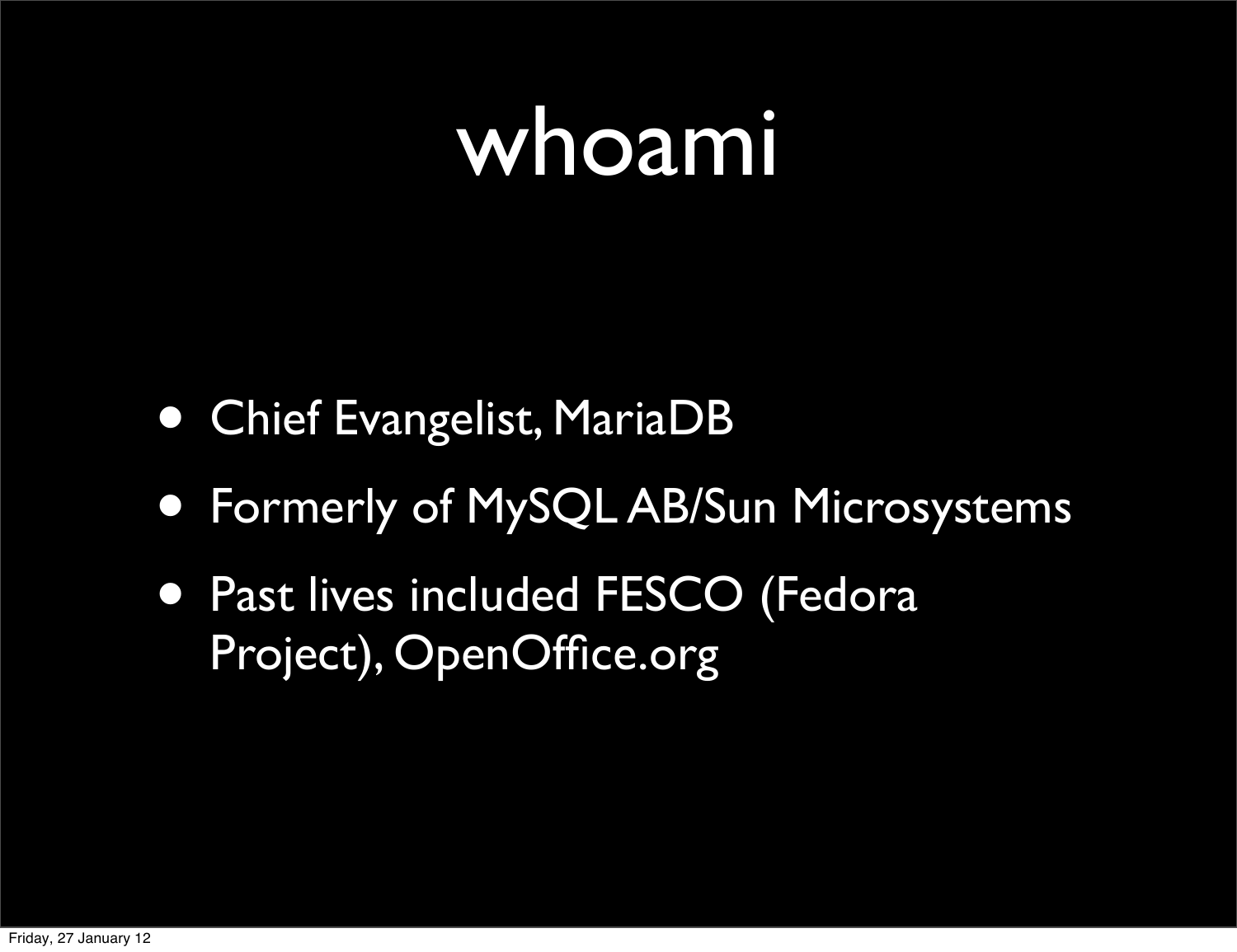## Agenda

- The MySQL-based servers
- Patches for new features
- MySQL tools
- MySQL Cluster
- Support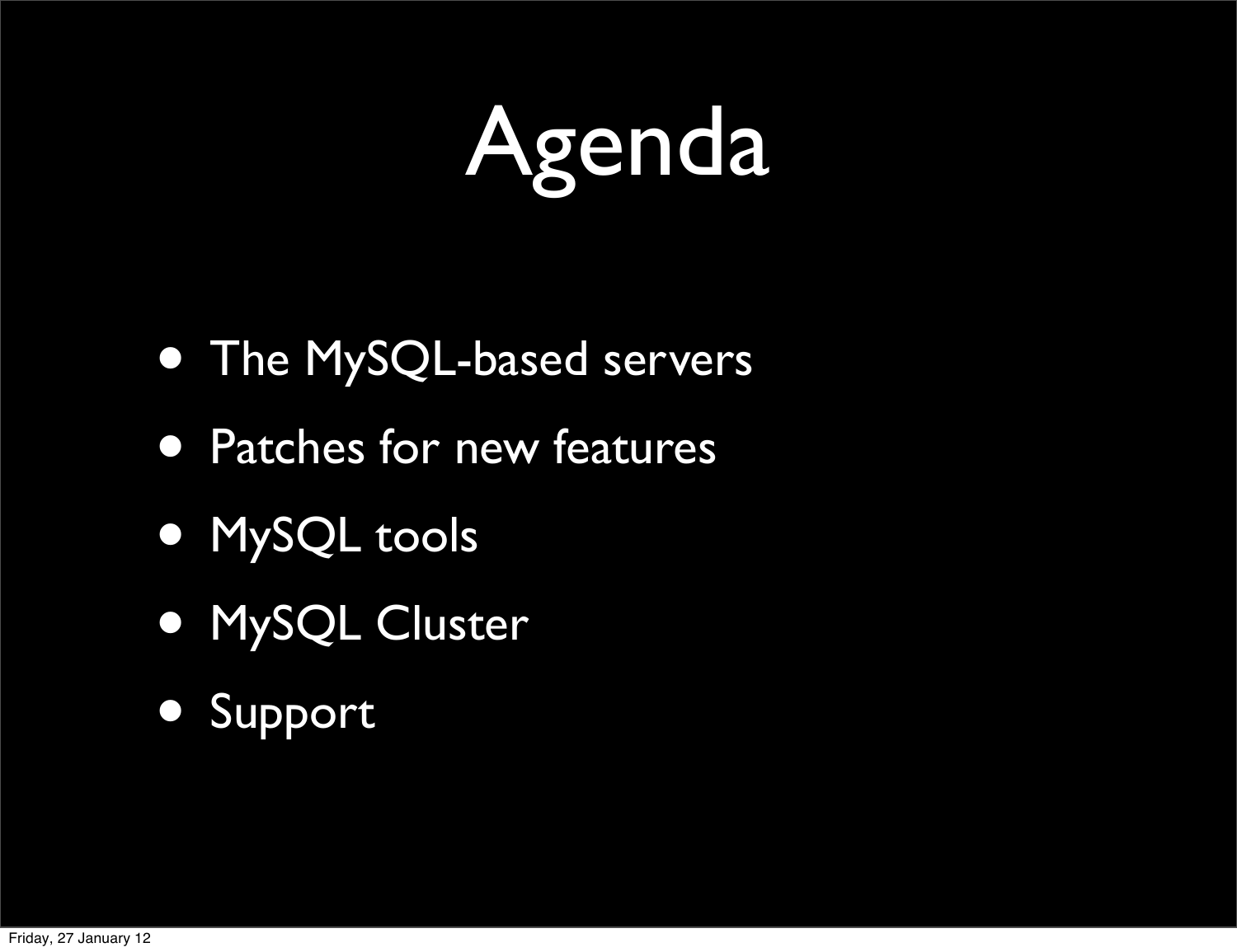# MySQL release policy

- Alpha
- Beta
- GA generally available
- Labs
- Developer Milestone Releases (DMR)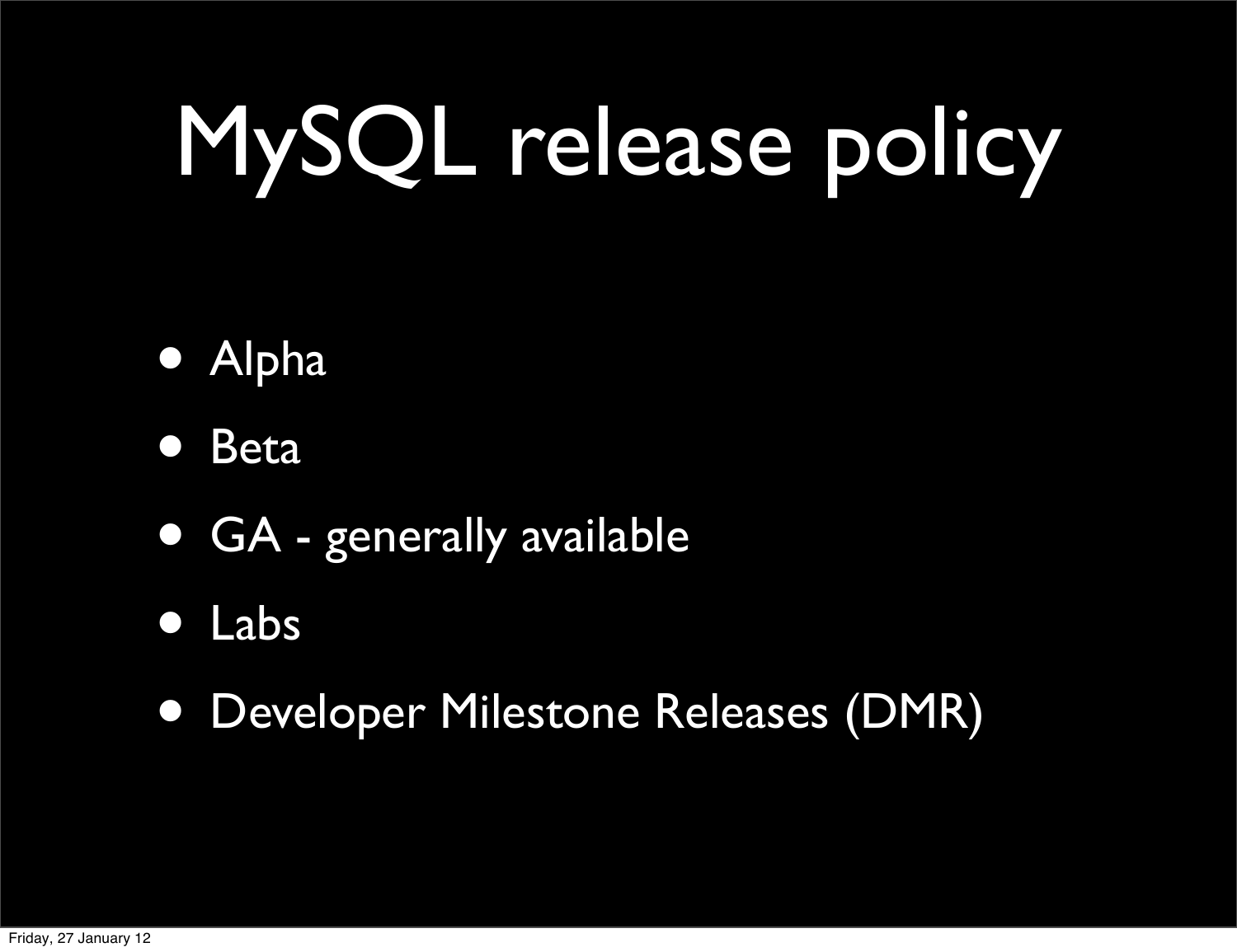#### MySQL through the years

| MySQL<br>AB | Sun        | Oracle | MySQL<br>AB | Sun | Oracle |
|-------------|------------|--------|-------------|-----|--------|
| 3.23        | <b>5.I</b> | 5.5    | <b>5.1</b>  | 5.2 | 5.4    |
| 4.0         |            |        | 5.2         | 5.4 | 6.0    |
| 4.1         |            |        | 6.0         | 6.0 | 5.6    |
| 5.0         |            |        |             |     |        |

GA Plans & Cancellations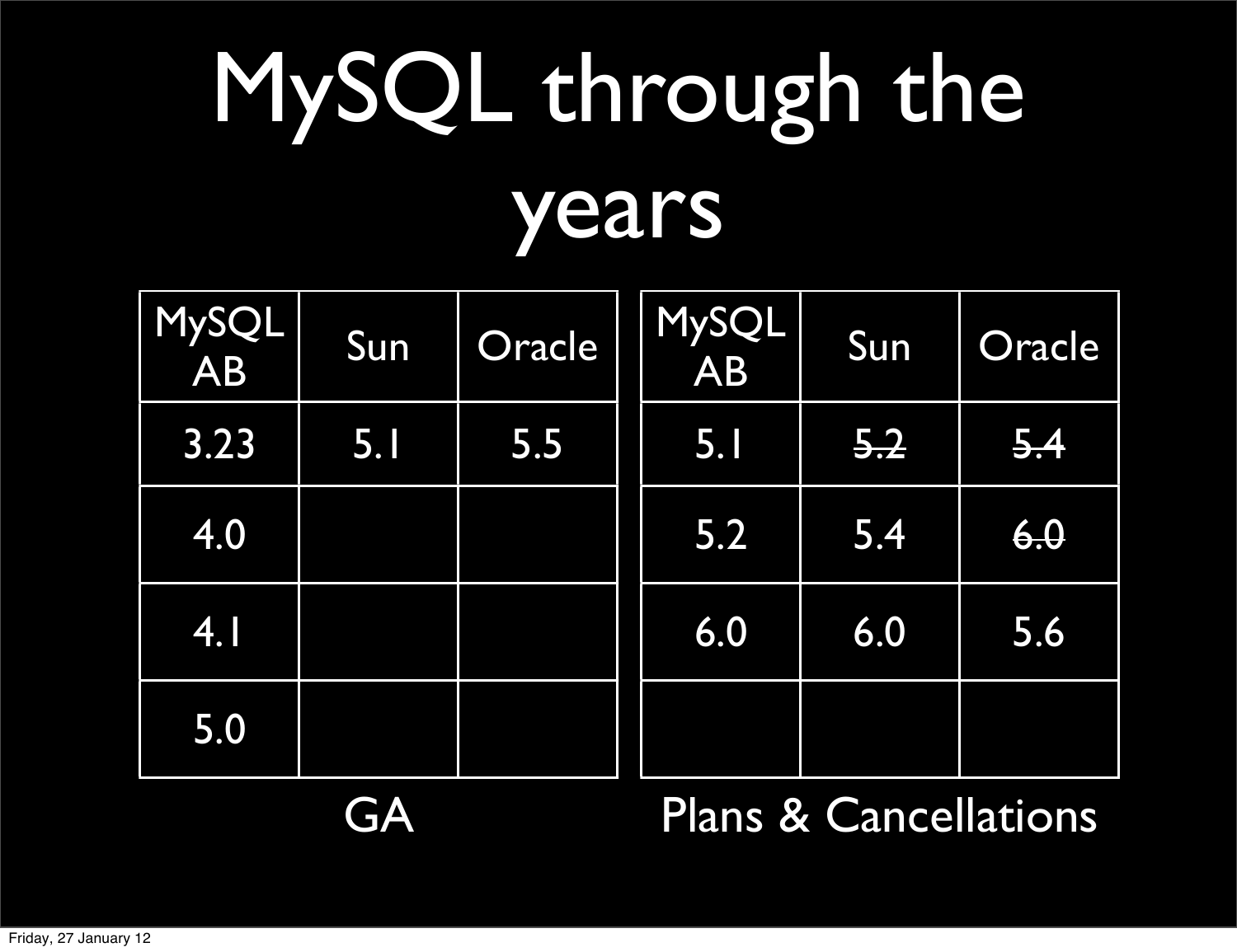## Where do you get MySQL from?

#### • mysql.com

- Over 55%-60% of 70,000 daily downloads are Microsoft Windows based
- your distribution of choice
	- Linux, BSD, Mac
	- packaged w/o many engines built-in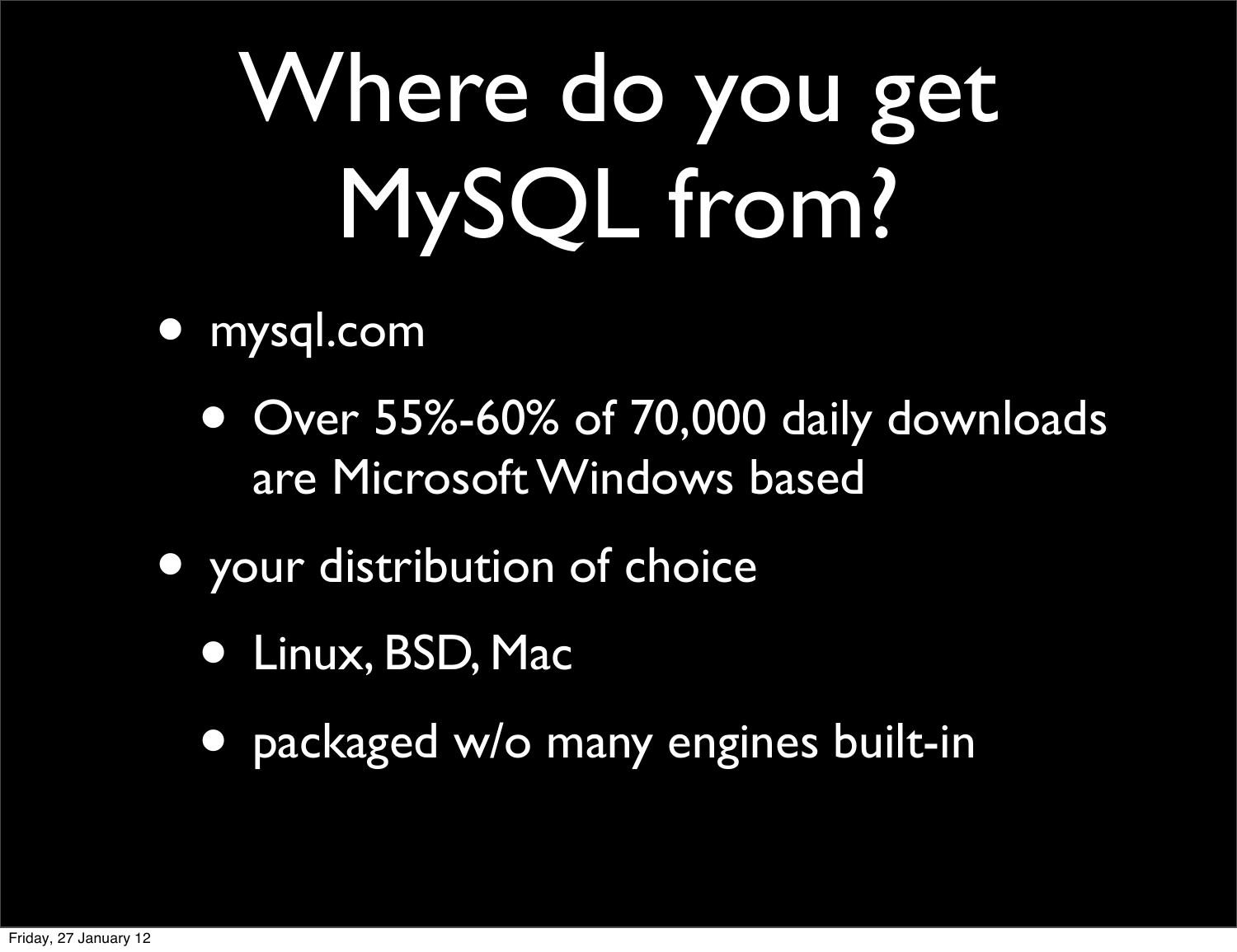## The commercial ecosystem

- Storage engines had an API since 5.1... being pluggable, there were also commercial engines available
- InfoBright, TokuDB, ScaleDB, Calpont, Nitro, SolidDB, RitmarkFS, etc.
- Hardware vendors too: Kickfire, Virident, Schooner, etc.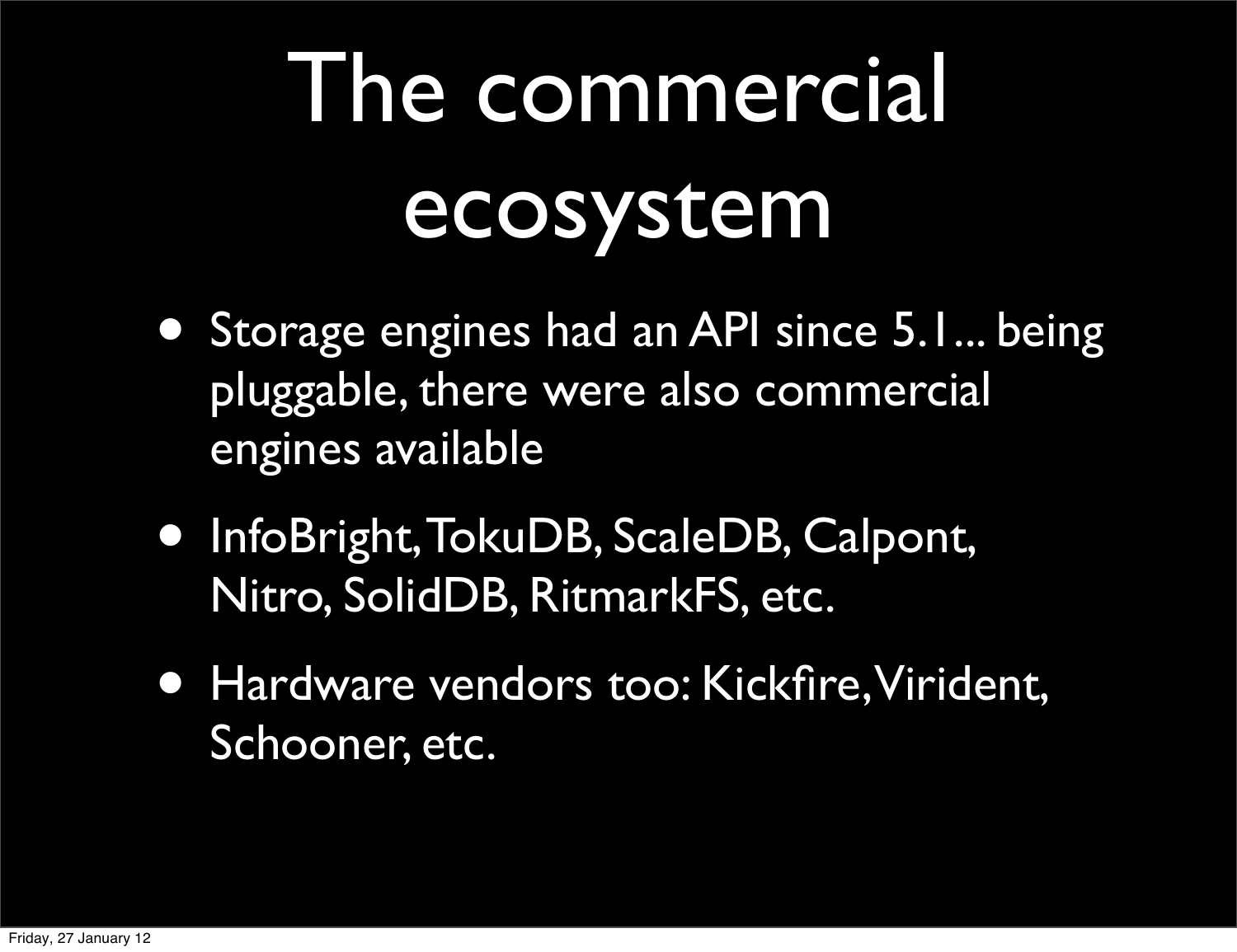#### Let's define:



• Branch

Friday, 27 January 12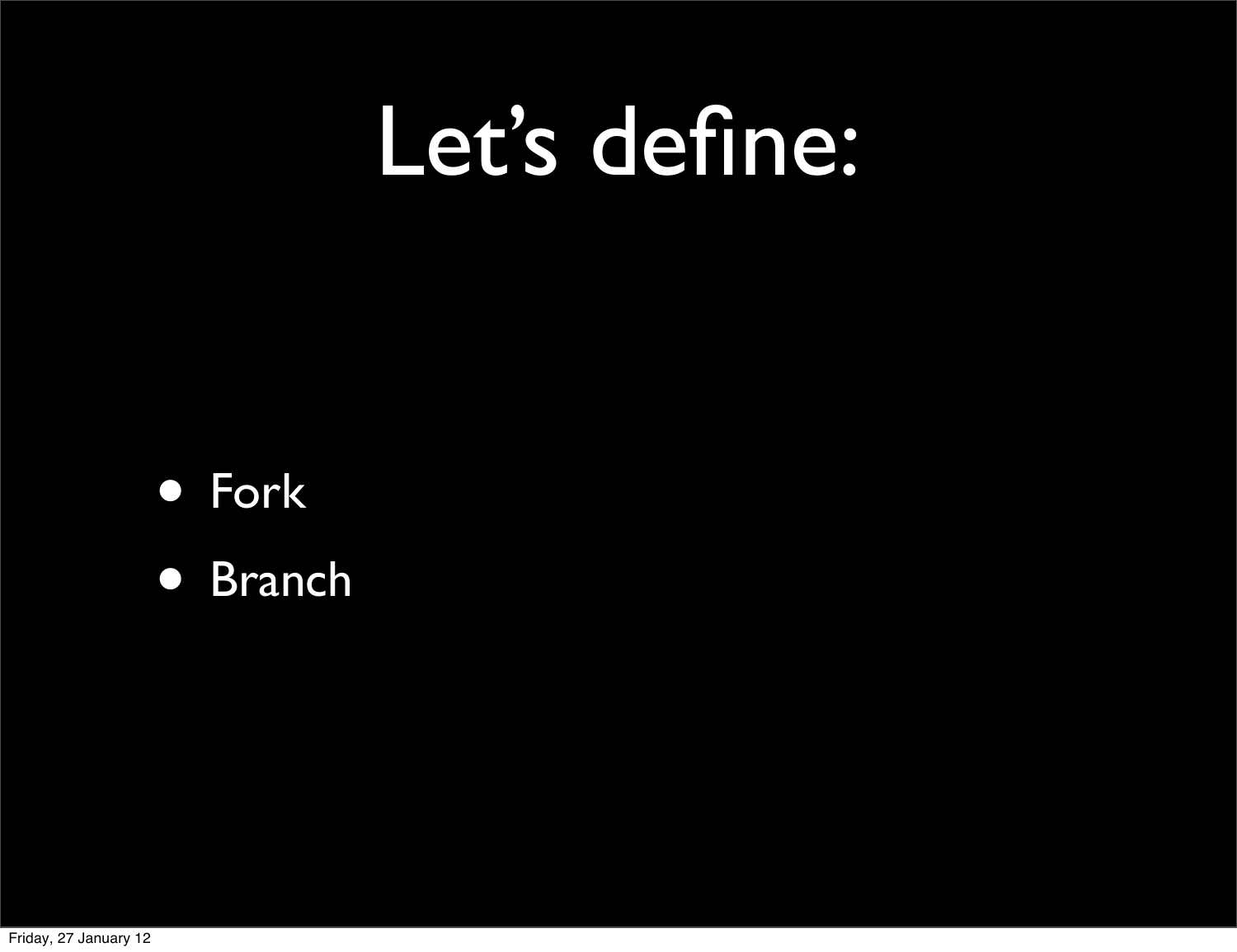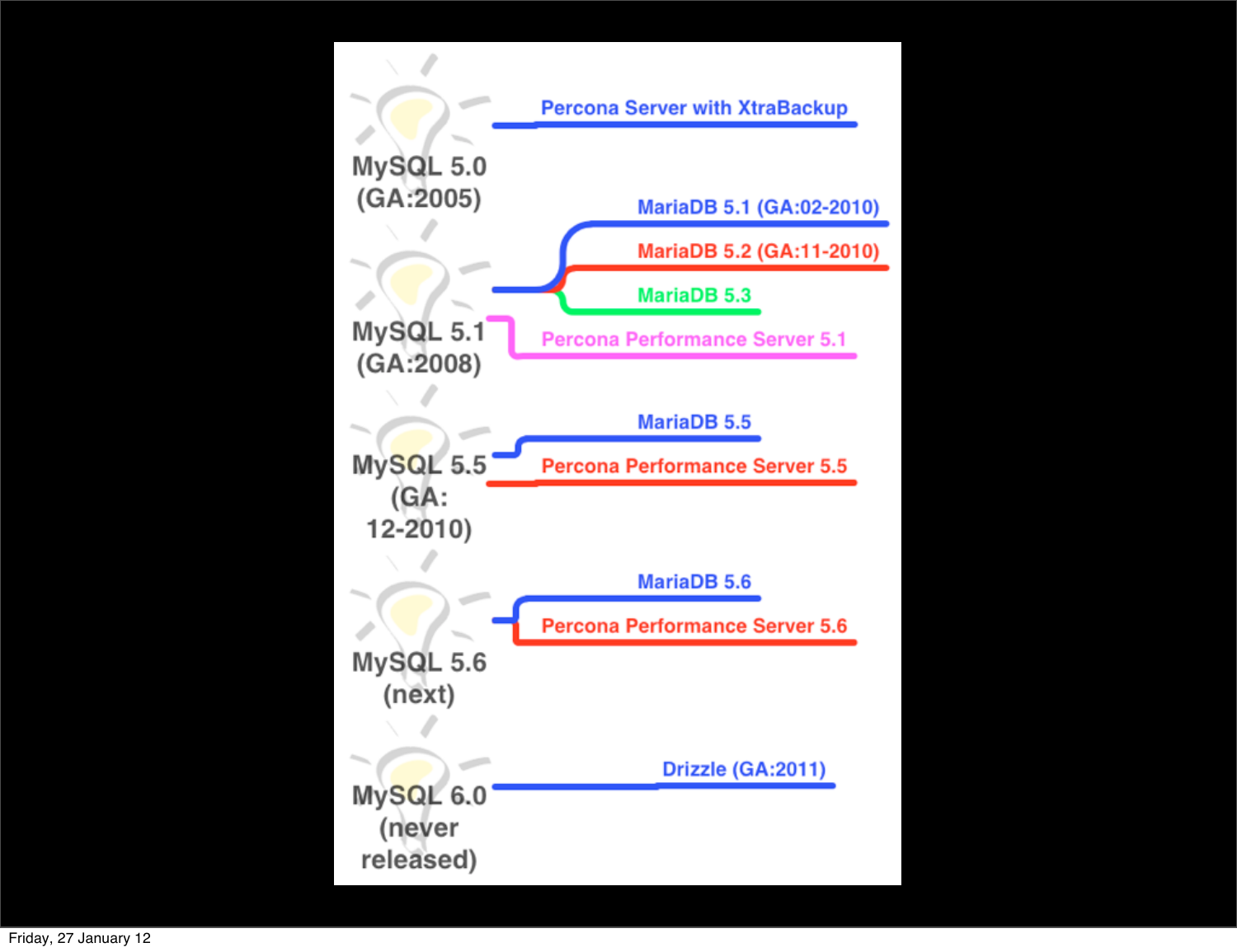#### Drizzle

- 64-bit only, \*nix only
- Micro-kernel architecture
- Stripped out MySQL 6.0 to focus on everything as a plugin
- All C++ now
- Focus on the cloud (small plug-in relational DB)
- Replication via Google Protocol Buffers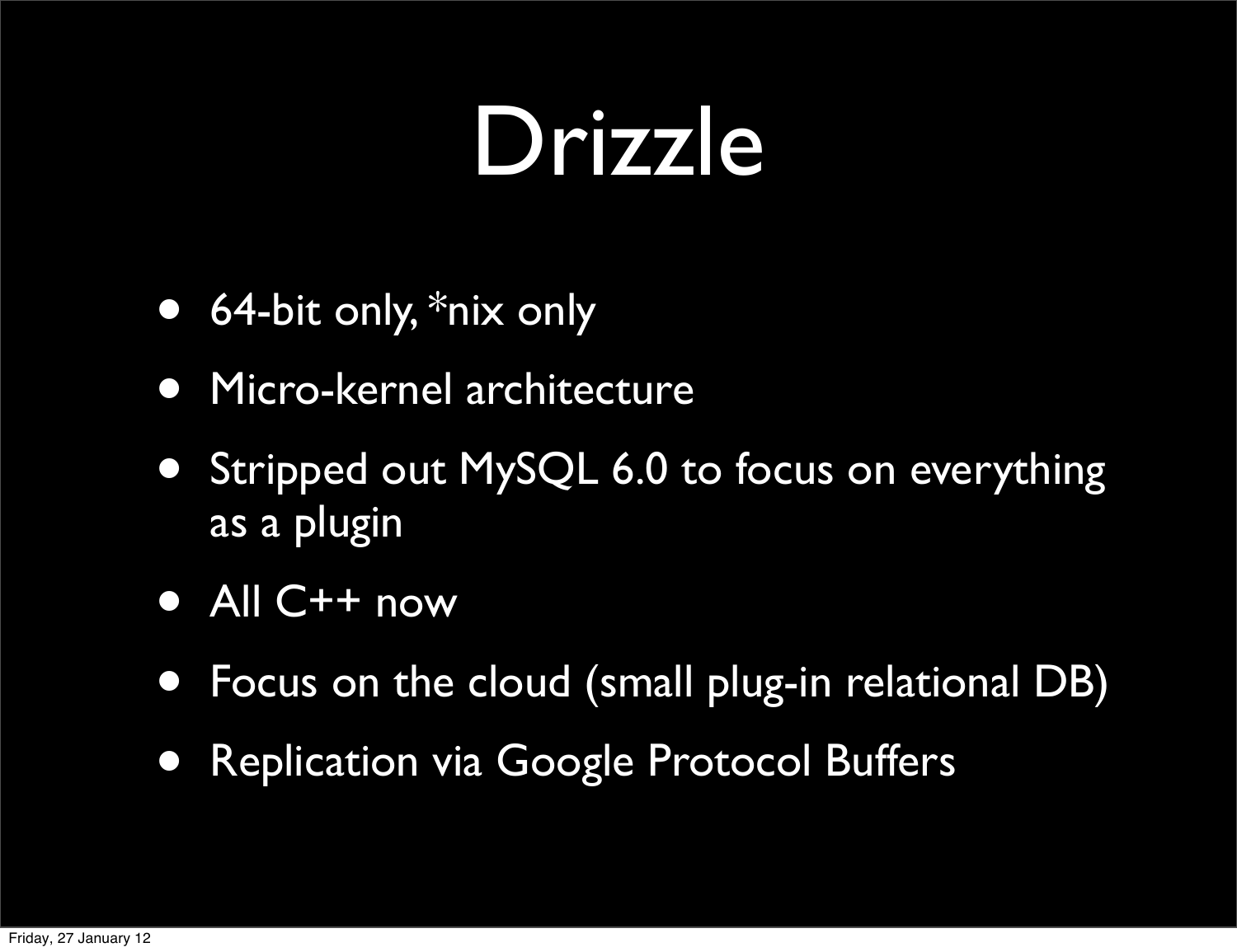### Percona Performance Server

- or Percona Server with XtraDB
	- MySQL + InnoDB enhancements + minimal server changes
- Extra diagnostic features over MySQL: per-table/ index/user/client performance counters, more detailed EXPLAIN, InnoDB data statistics, better SHOW INNODB STATUS, FlashCache support
- Maatkit UDFs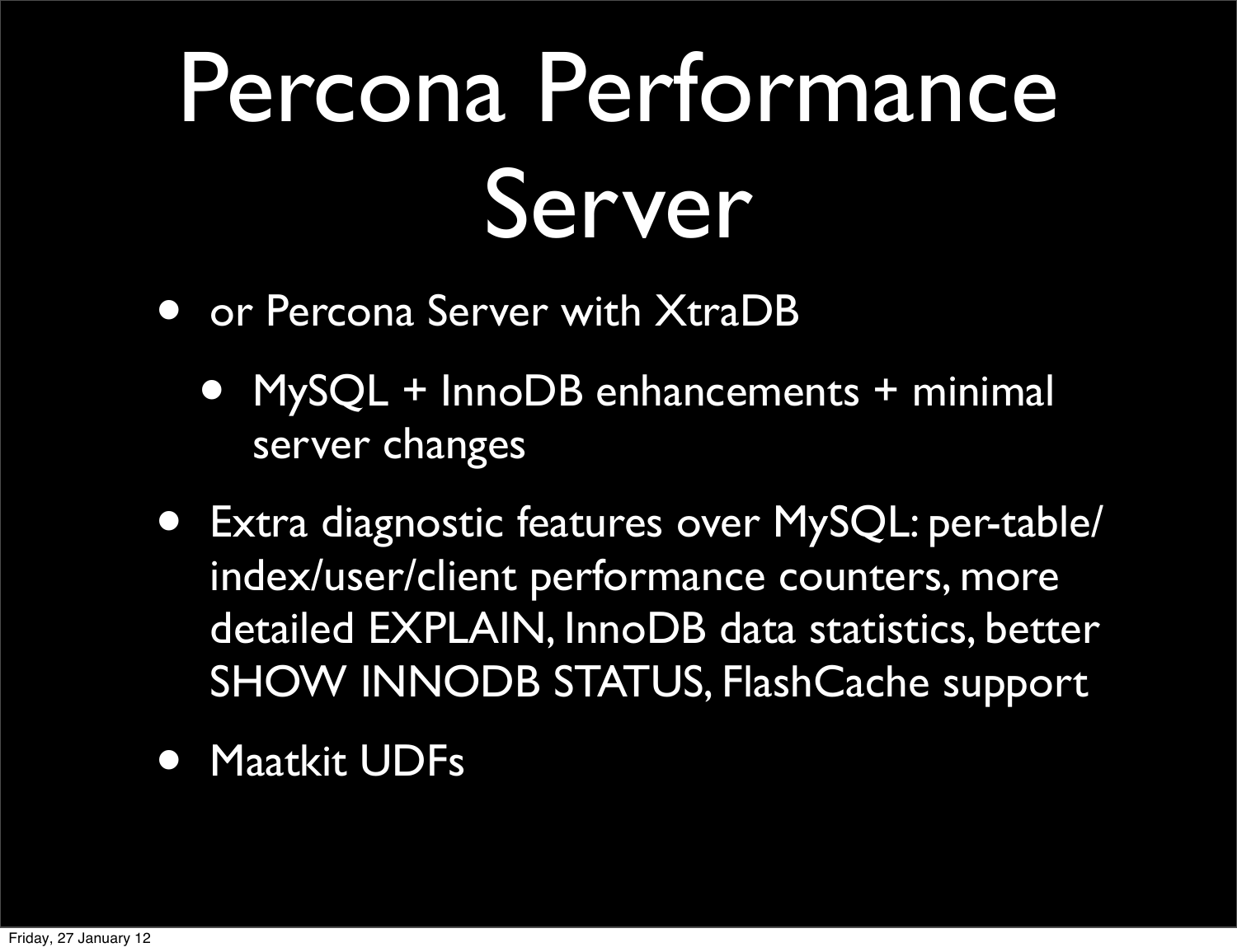#### MariaDB

- community developed, feature enhanced, backward compatible
- rebased branch, with a stack of new features: all of Percona Performance Server + storage engines, extended stats for slow query log, microsecond precision, table elimination, pool of threads, pluggable authentication, dynamic columns, NoSQL, group commit, optimiser fixes (most in 10 years), subqueries finally materialise, HeidiSQL shipped in Windows binaries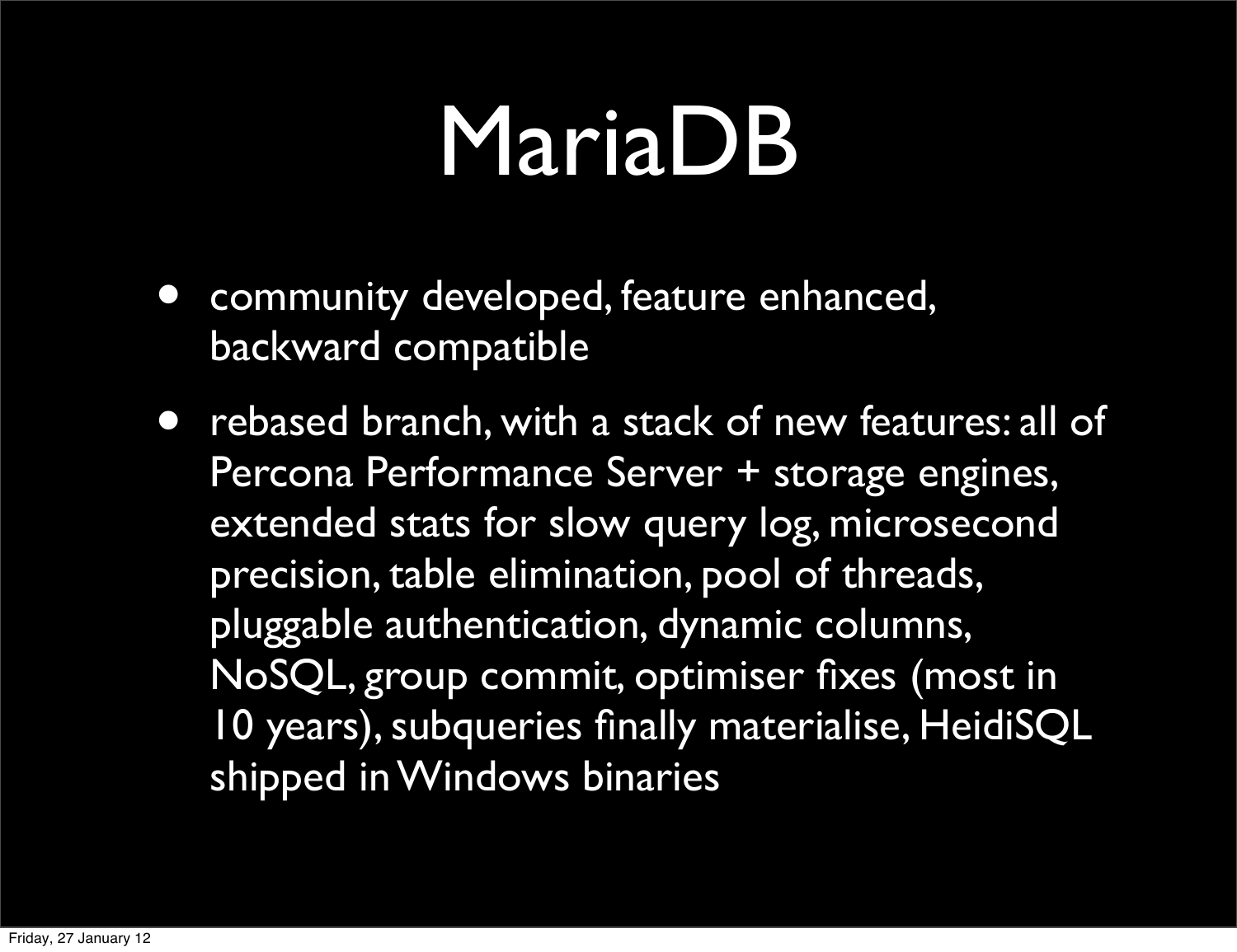# What's lying around

- Patches from eBay, Tivo, Tokutek, DeNA, Google, Facebook
- MariaDB has quite a huge portion of the above integrated
- OurDelta? MepSQL? XAMPP?
- MySQL?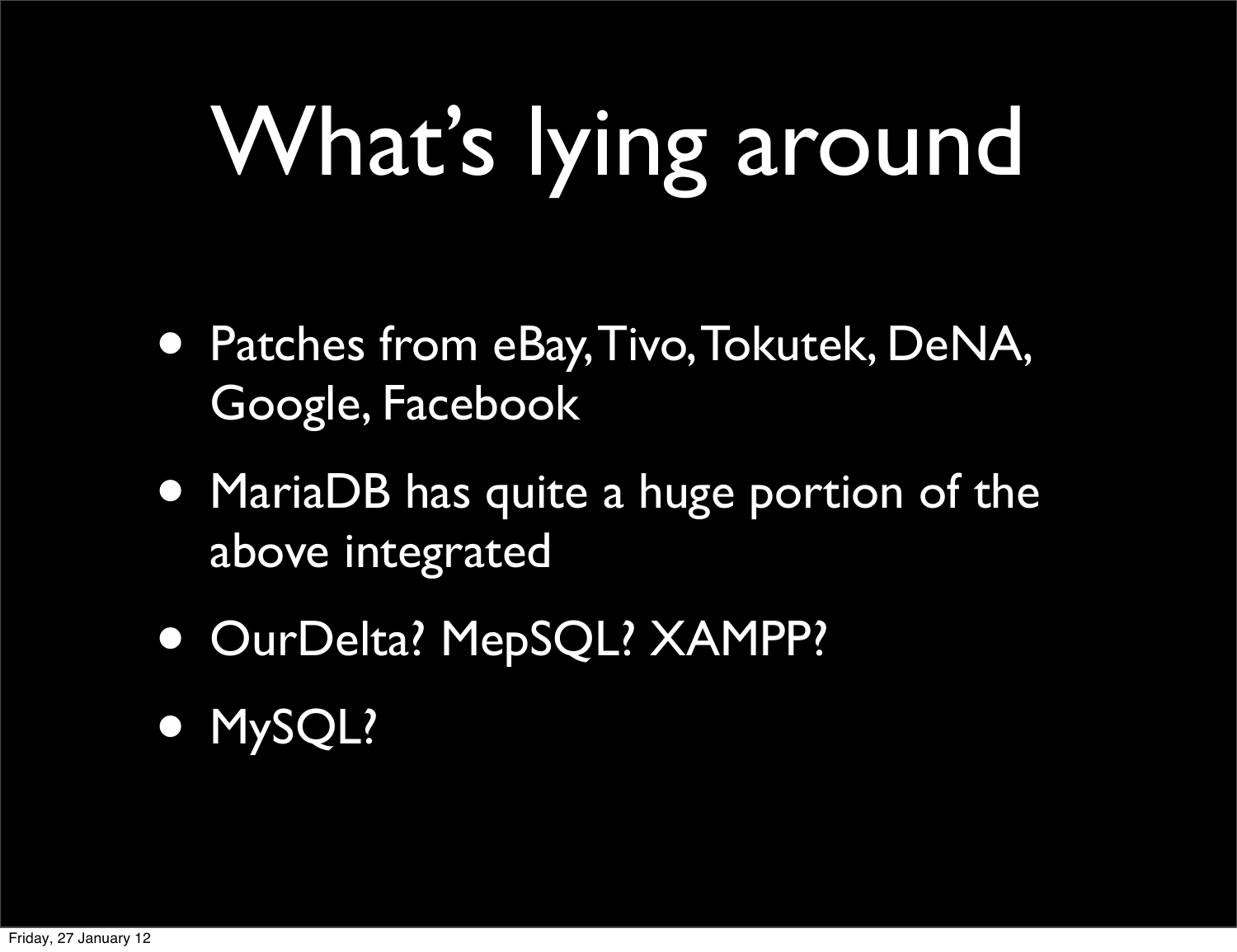## NoSQL in MySQL

- HandlerSocket
- Dynamic columns
- memcached interface to InnoDB
- memcached interface to NDB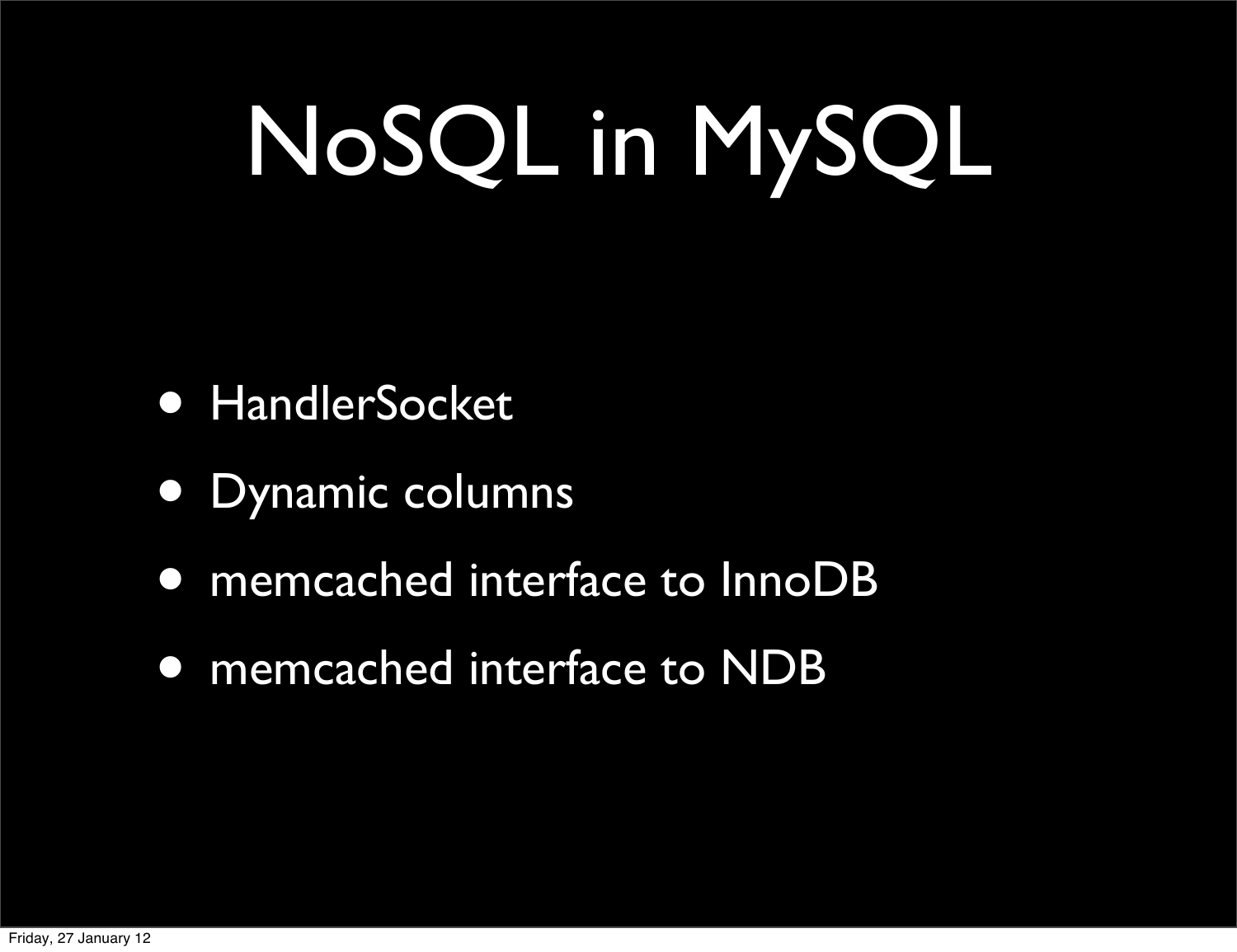# Tools: Enterprise Monitoring

- Oracle's MySQL Enterprise Monitor
	- works for MySQL + Cluster
- SkySQL Enterprise Monitor (MONyog)
- FromDual MySQL Performance Monitor (Zabbiz-based)
- mysql-cacti-templates, Munin, SNMP/ OpenNMS, mycheckpoint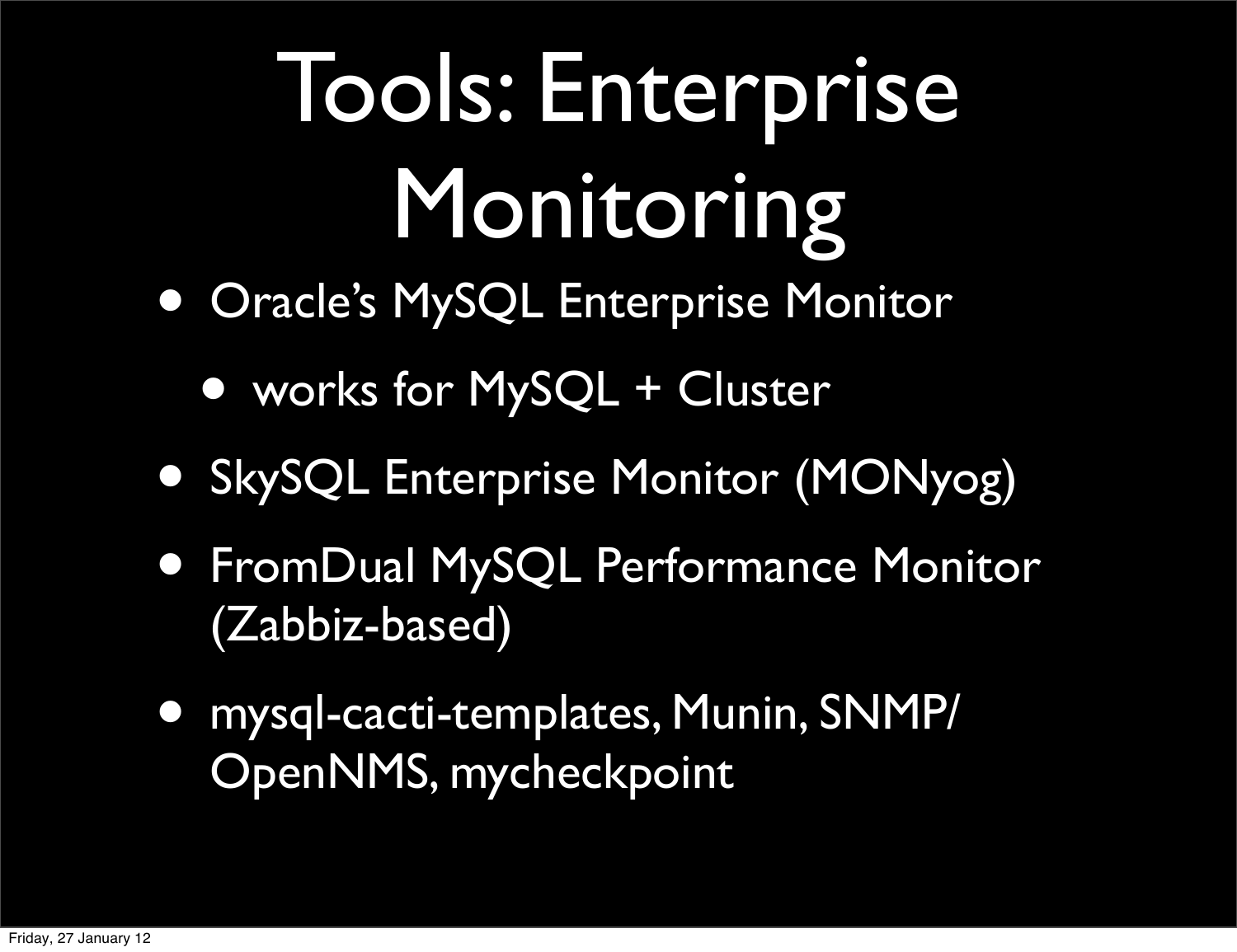#### Tools: Backup

- MySQL Enterprise Backup (InnoDB Hot Backup)
- xtrabackup (InnoDB/XtraDB, MyISAM)
- SkySQL Backup & Recovery Manager (Zmanda Recovery Manager - ZRM)
- mylvmbackup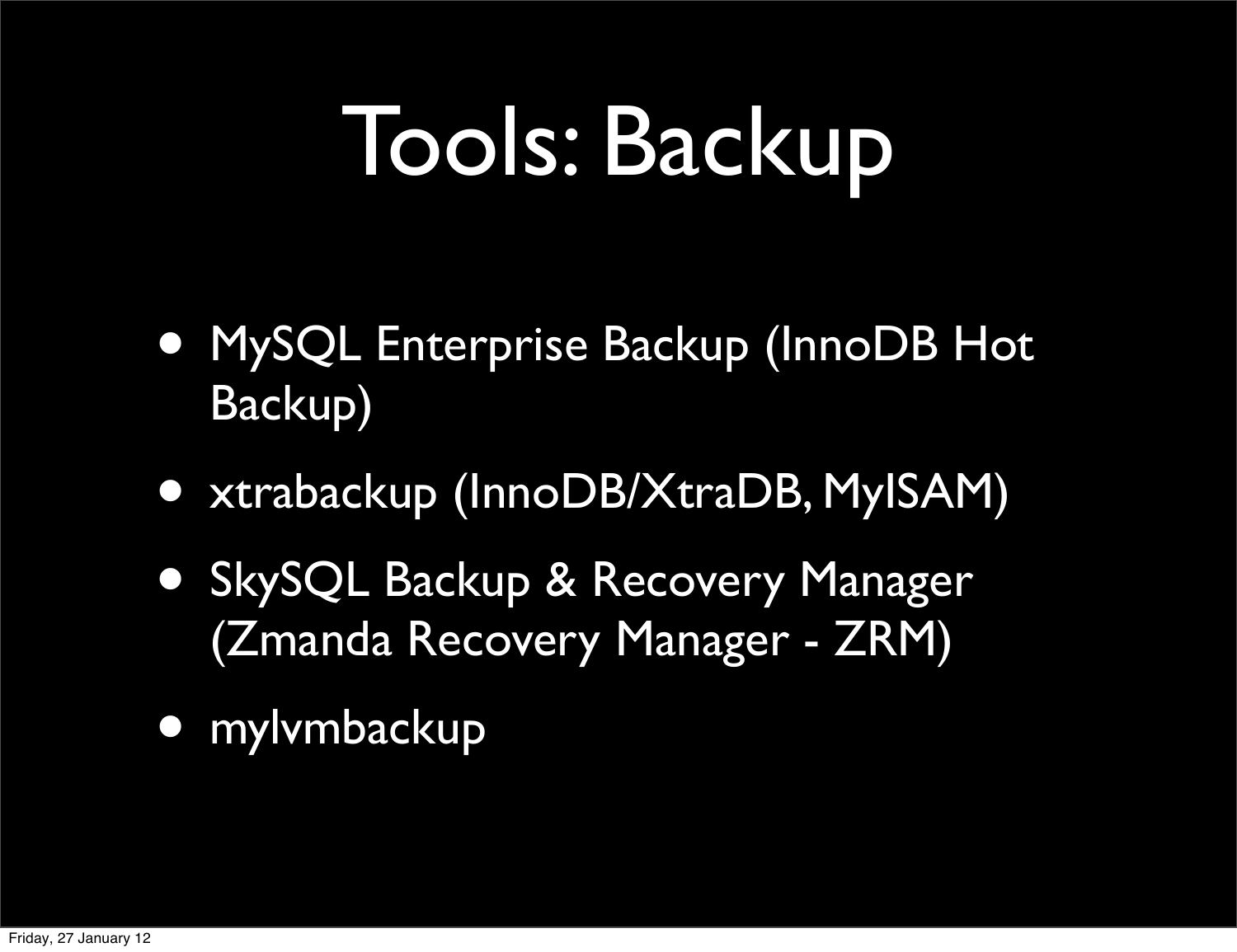## Tools: Visual modelling tools

- MySQL Workbench
- SkySQL Visual Editor (SQLyog)
- HeidiSQL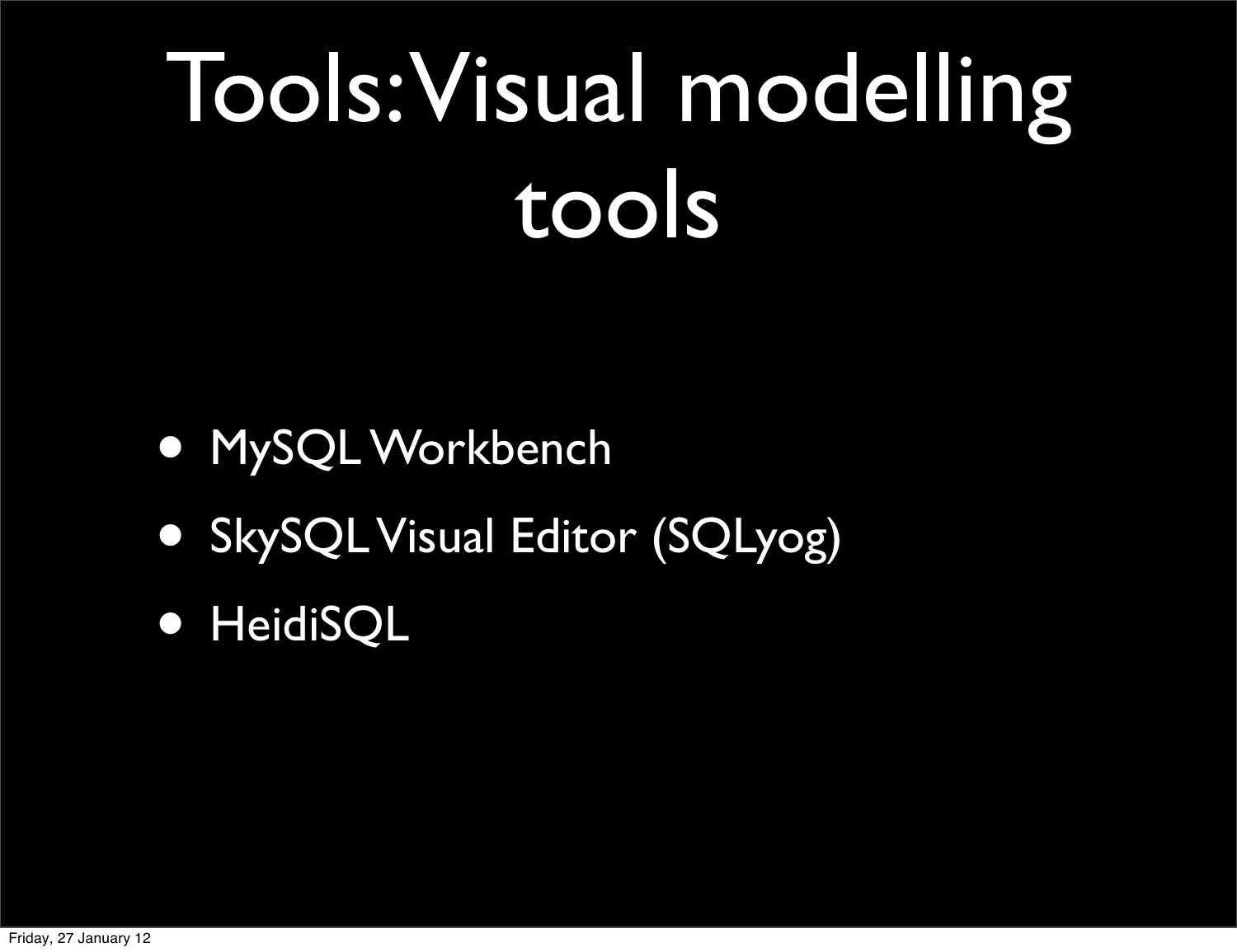#### Other useful tools

- Percona Toolkit (maatkit + aspersa)
- openark kit (incl. online schema change which Facebook adopted)
- MHA for MySQL High Availability Manager + tools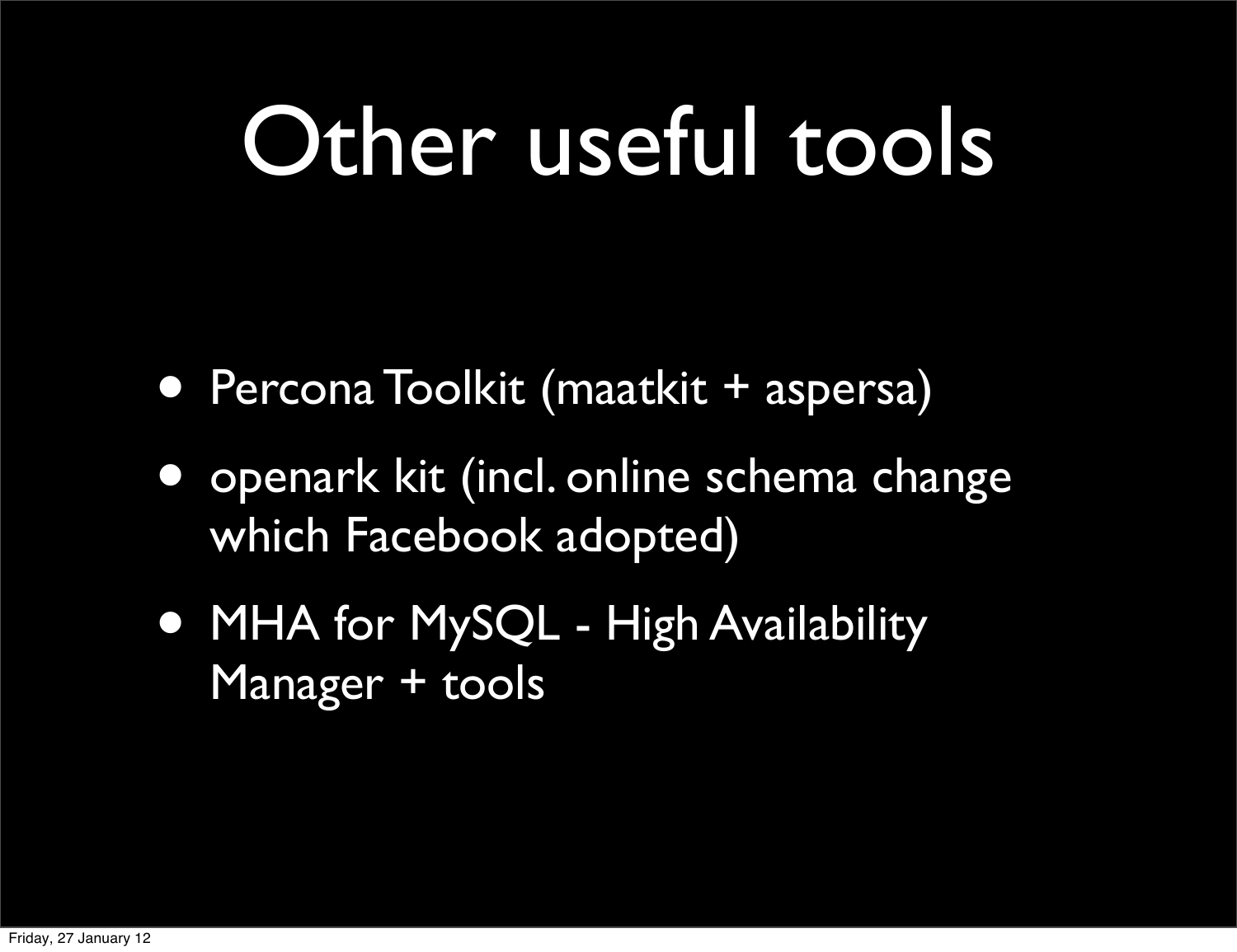## MySQL Cluster

- MySQL (NDB) Cluster (7.1 available; 7.2 is a DMR)
- Percona XtraDB Cluster (Galera, alpha)
- Severalnines ClusterControl for MySQL Cluster, replication & Galera management/ deployment/monitoring/auto-scaling tool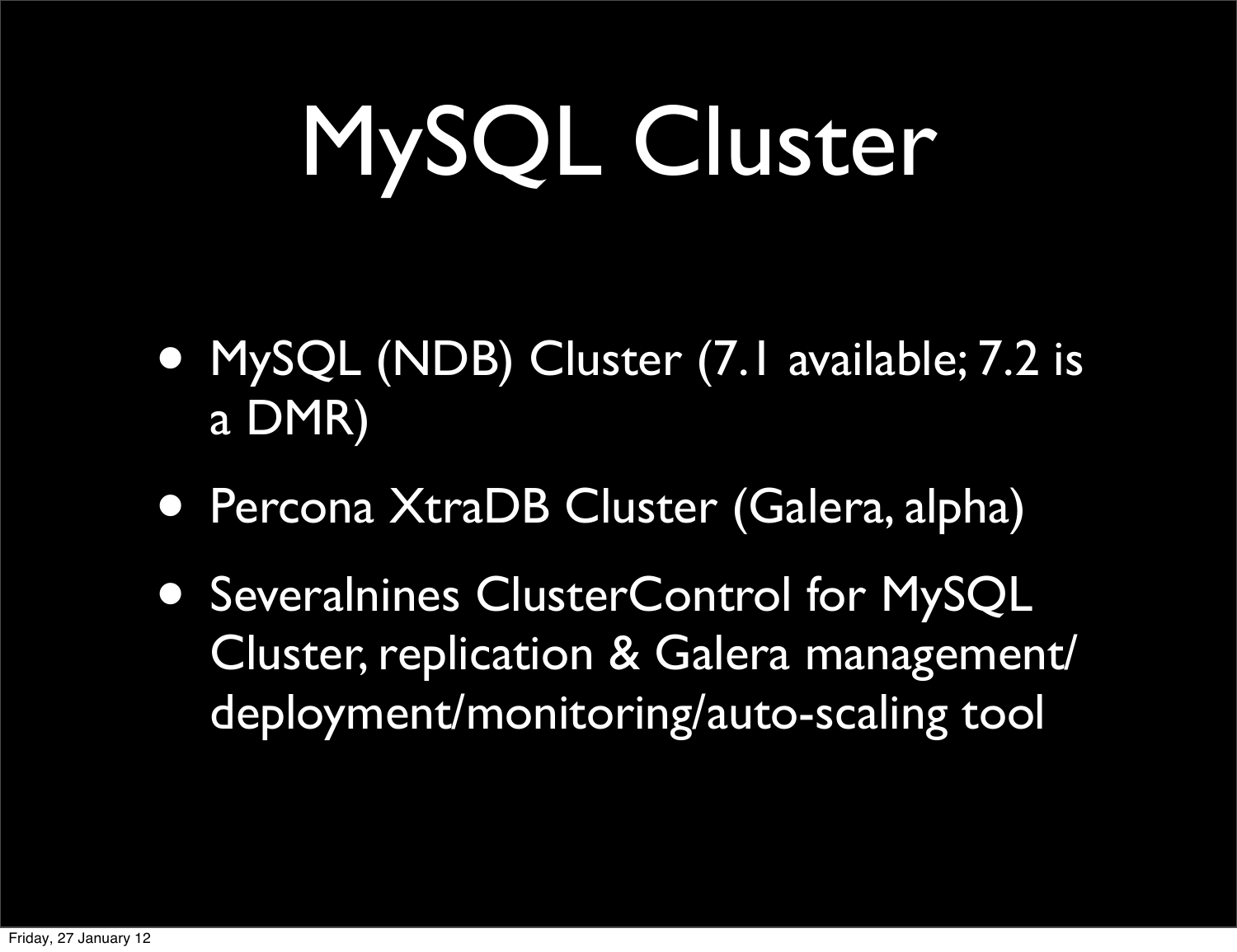# Support

| <b>MySQL</b>                                        | <b>MariaDB</b>                                    | Percona<br>Server               | <b>MySQL</b><br>Cluster                            | Drizzle                                     |
|-----------------------------------------------------|---------------------------------------------------|---------------------------------|----------------------------------------------------|---------------------------------------------|
| Oracle,<br>SkySQL,<br>FromDual,<br>Percona,<br>etc. | SkySQL,<br>FromDual,<br>Percona,<br>Open<br>Query | Percona,<br>SkySQL,<br>FromDual | Oracle,<br>SkySQL,<br>Severalnin<br>es,<br>Percona | SkySQL,<br>Percona,<br><b>Blue</b><br>Gecko |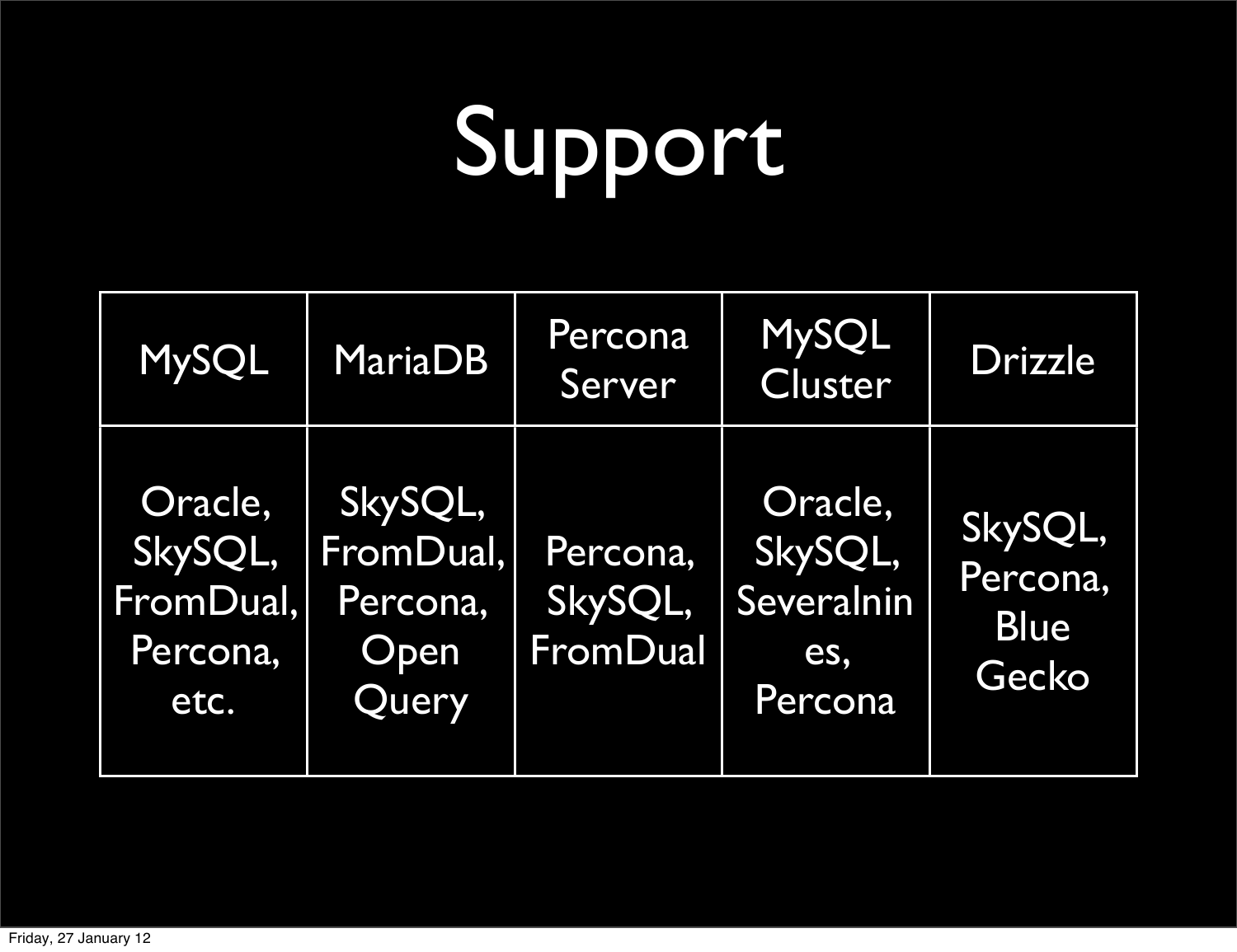## Support II

#### • Check:

- versions of MySQL supported
- **distribution supported MySQL?**
- Remote-DBA services also exist (Pythian, PalominoDB, Blue Gecko, etc.)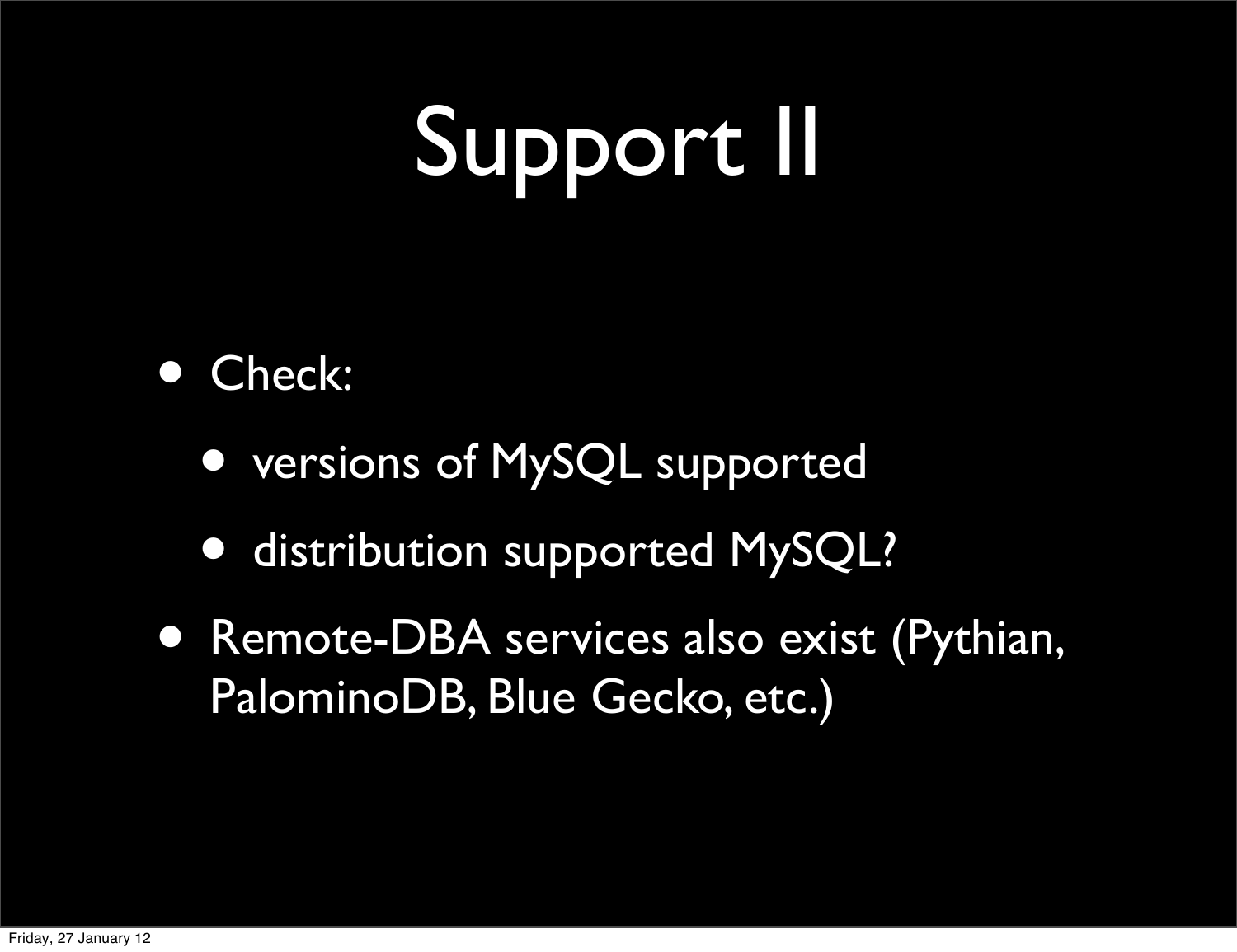# What do people use?

- pap.fr: "increased stability, improved performance, fewer anomalies" MySQL->MariaDB
- MySQL is losing traction due to its owner (FUD?) (+ associated costs)
- Percona Server: popular amongst their consulting clients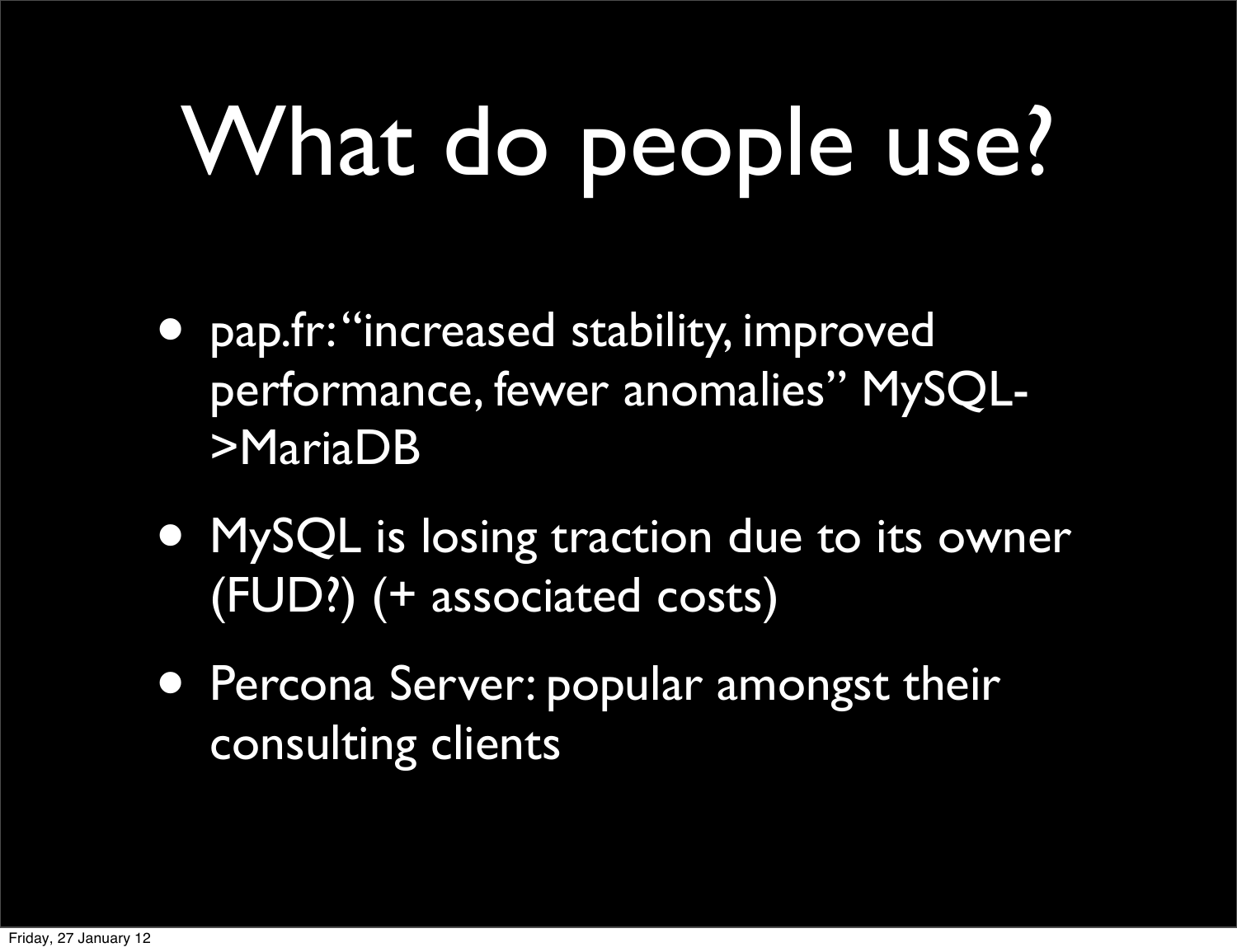### MySQL Enterprise-only features

- thread pool closed source, with only an API for community development
- PAM, Active Directory plugins via pluggable authentication API is closed source
- InnoDB Hot Backup has been closed since creation
- Check MariaDB out for opensource variants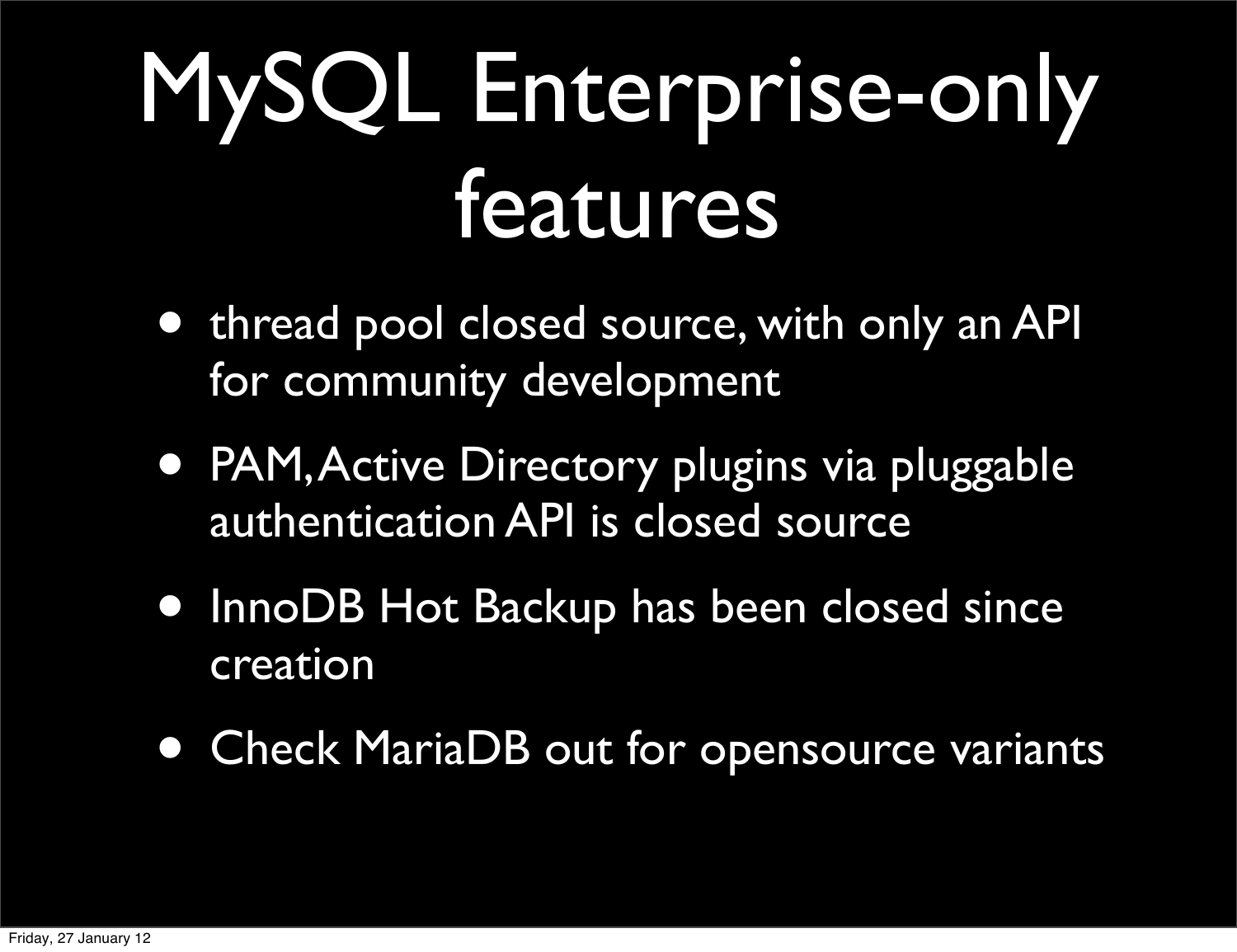#### InnoDB/XtraDB

- InnoDB in MySQL 5.5 is truly better than XtraDB in 5.1
- XtraDB in 5.5 > InnoDB in 5.5 (more instrumentation)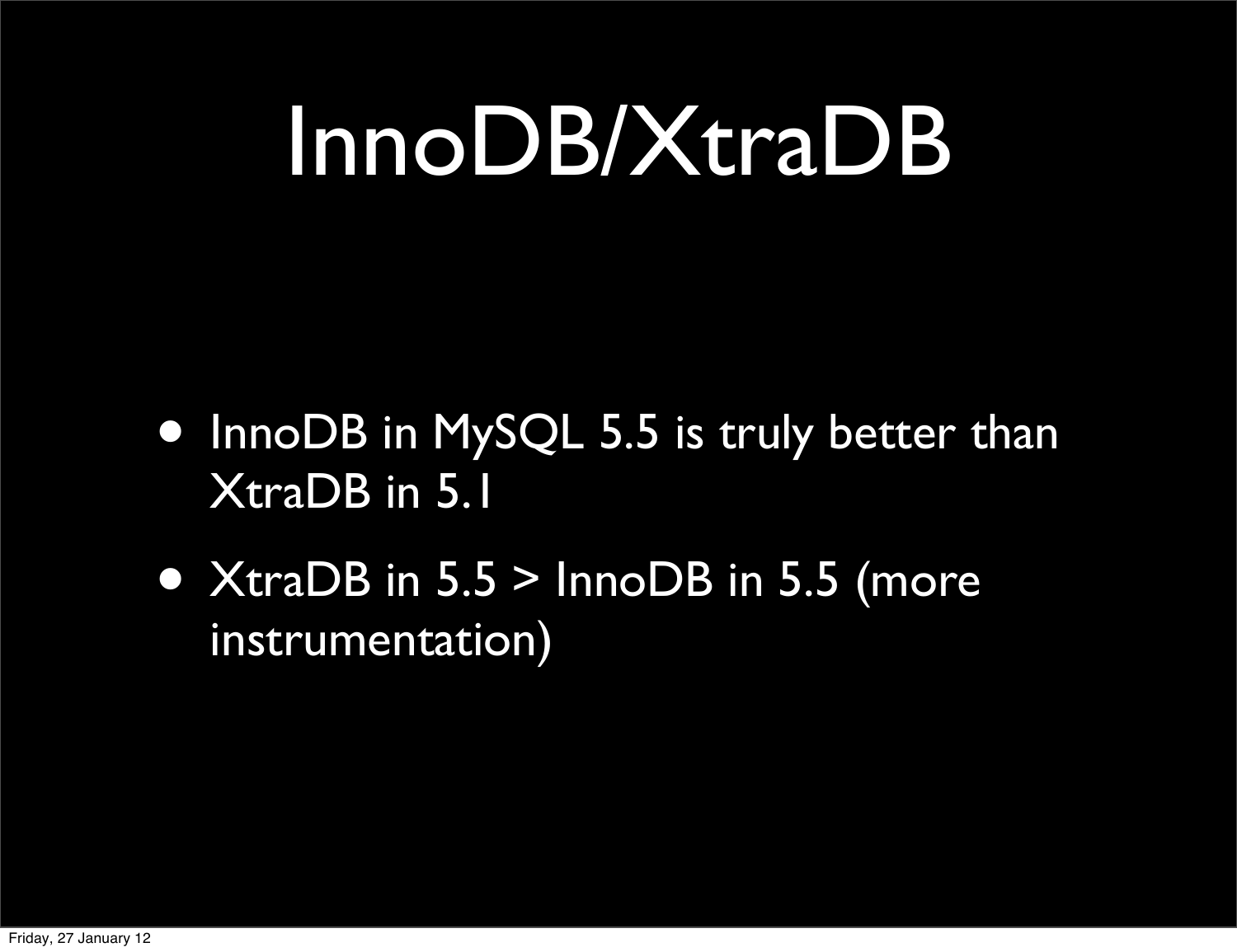#### So what do you use?

- MySQL from mysql.com is probably sufficient for most needs
- Need a little more from MySQL? Percona server, MariaDB
- Need **features** of MariaDB, i.e. MySQL on steroids...
- Connectors are 100% the same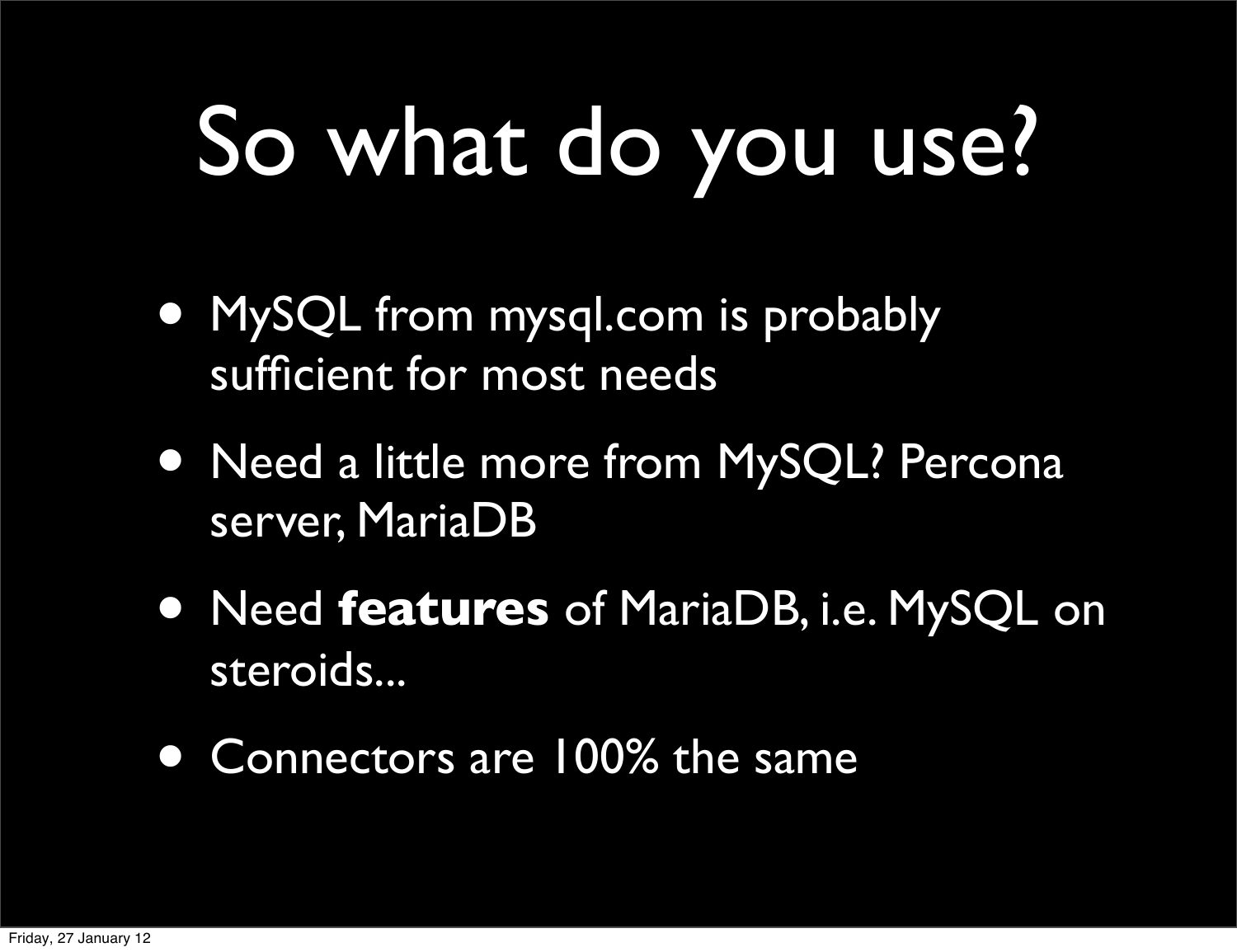### What can you use?

#### • i.e. what's stable **today**

- MySQL 5.5
- Percona Server 5.5
- MariaDB 5.2
- Drizzle 7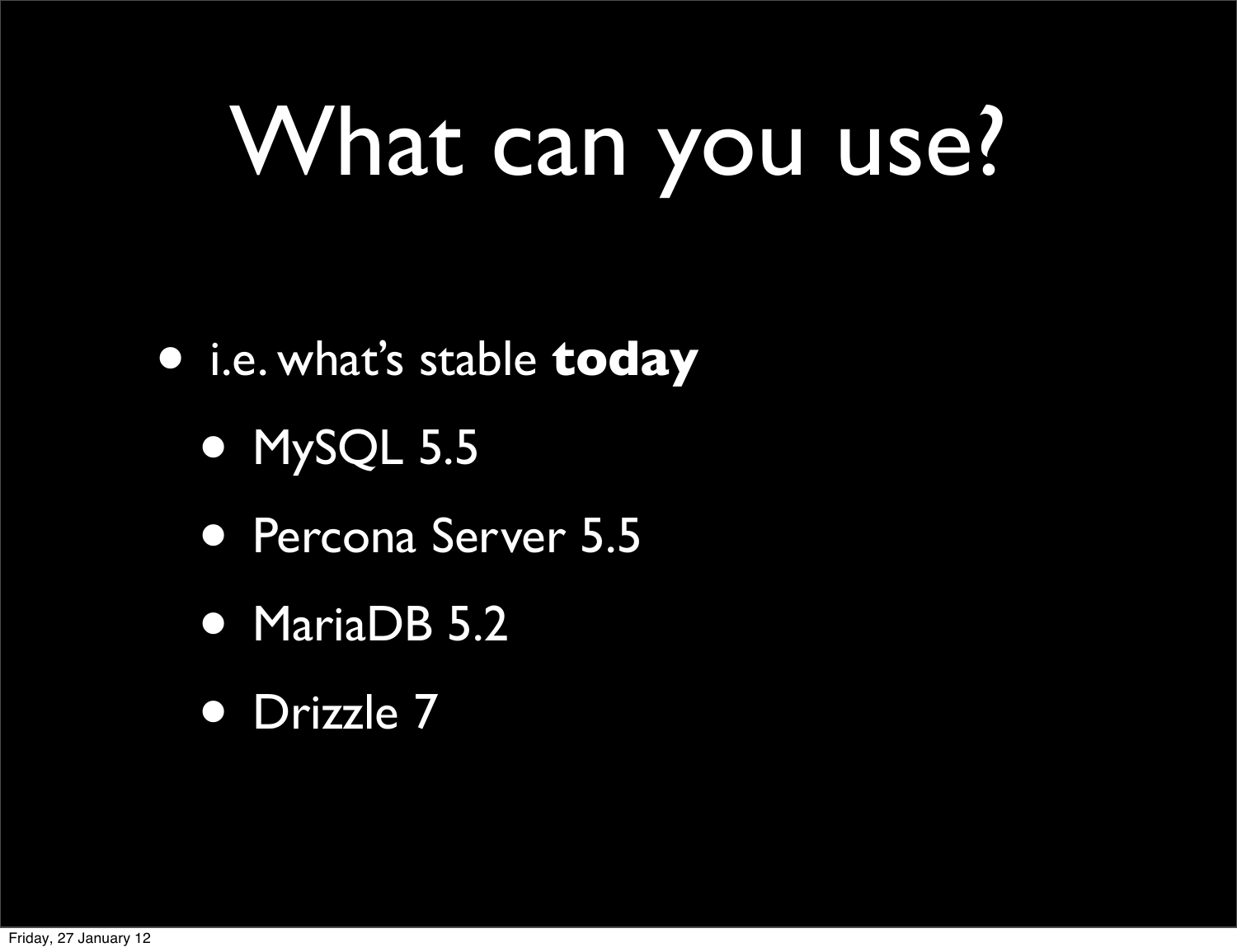### Pragmatic CIO

- Think about support availability + cost
- Licensing is boring... think clouds?!?
- Subscriptions or fixing your problems (consulting, emergency services)
- Community vs Enterprise
- Continuity of projects/company